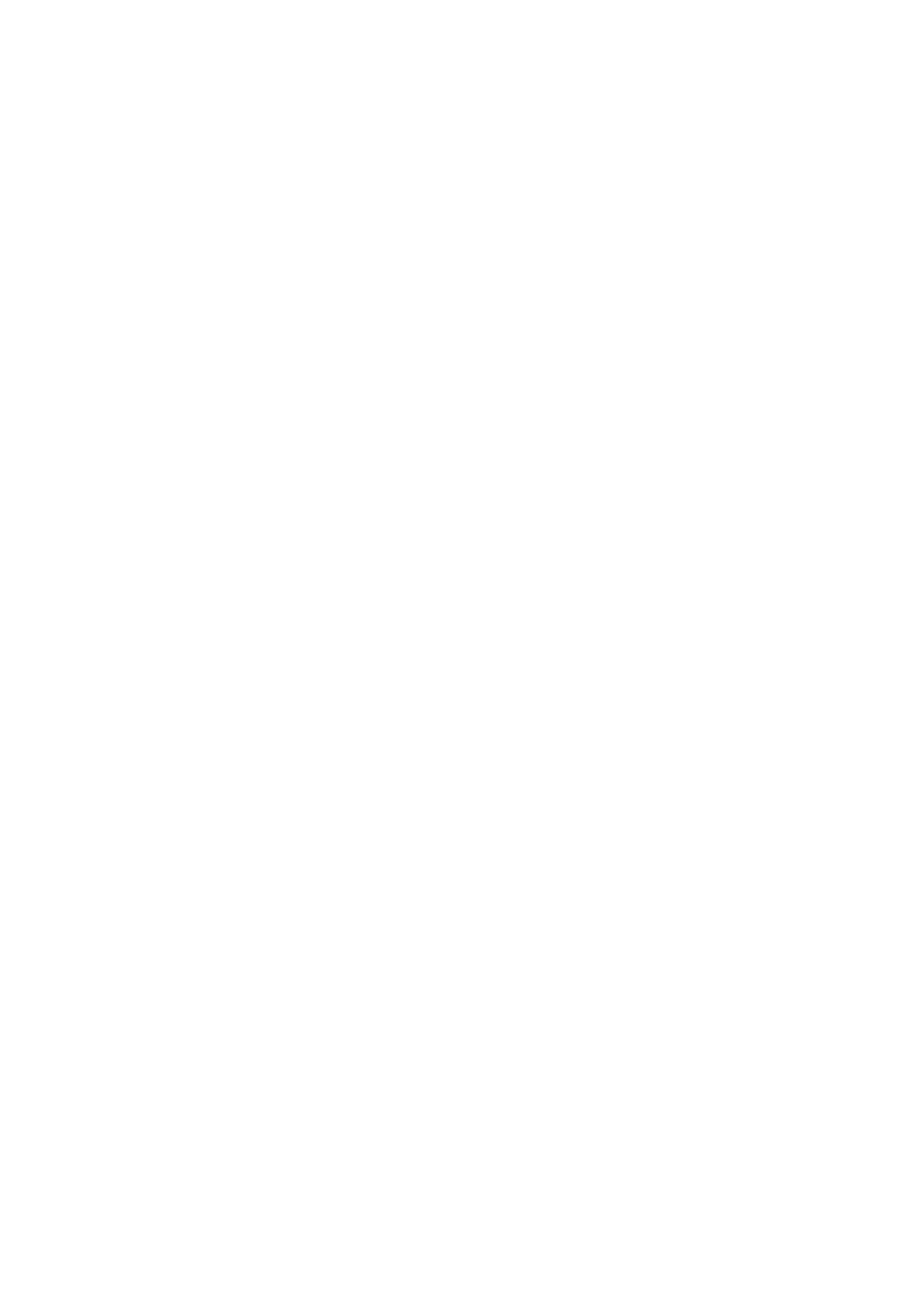## **ANNEX**

### **GUIDELINES FOR THE CARRIAGE OF ENERGY-RICH FUELS AND THEIR BLENDS**

### **1 APPLICATION**

1.1 These Guidelines apply to ships when carrying energy-rich fuels or their blends with petroleum oils and/or biofuels subject to Annex I and Annex II of MARPOL to ensure these products are shipped under the correct Annex of MARPOL.

### **2 SCOPE**

2.1 These Guidelines have been developed to clarify how energy-rich fuels are shipped under the correct Annex of MARPOL.

### **3 DEFINITIONS**

For the purpose of these Guidelines:

3.1 *Energy-rich fuels* are identified by the PPR Working Group on the Evaluation of Safety and Pollution Hazards of Chemicals (ESPH), based on an appropriate proposal, as products falling under the scope of these Guidelines. Energy-rich fuels will be recorded in annex 12 of the MEPC.2/Circular on *Provisional categorization of liquid substances in accordance with MARPOL Annex II and the IBC Code.* Energy-rich fuels are wholly or partly derived from non-petroleum feedstock and they can be produced either without blending as such or by blending with petroleum products.

## **4 DESCRIPTION OF ENERGY-RICH FUELS**

4.1 An energy-rich fuel is obtained from biological origin or non-petroleum sources (e.g. algae, vegetable oils) or is a blend of petroleum-based fuel and a product obtained from biological origin or non-petroleum sources (e.g. algae, Gas-to-Liquid (GTL) process, Hydrotreated Vegetable Oil (HVO), co-processing).

4.2 An energy-rich fuel is comprised only of constituents that can be expressed as individual chemicals of the hydrocarbon family, for example alkanes with straight or branched chain and cycloalkanes, etc.

4.3 An energy-rich fuel is a complex mixture that is characterized as UVCB,<sup>\*</sup> is formed of a relatively large amount of constituents, cannot be represented by a simple chemical structure and has a composition that may vary from batch to batch.

# **5 CARRIAGE OF ENERGY-RICH FUELS**

5.1 When carrying energy-rich fuels listed in annex 12 of the MEPC.2/Circular, the requirements of Annex I of MARPOL should apply.

5.2 When carrying energy-rich fuels, the Oil Discharge Monitoring Equipment (ODME) shall be in compliance with regulation 31 of Annex I of MARPOL.

 $\overline{a}$ 

UVCB are substances of unknown or variable composition, complex reaction products or biological material (OECD Guidance on Grouping of Chemicals, Second Edition, Series on Testing & Assessment, No. 194, 2017).